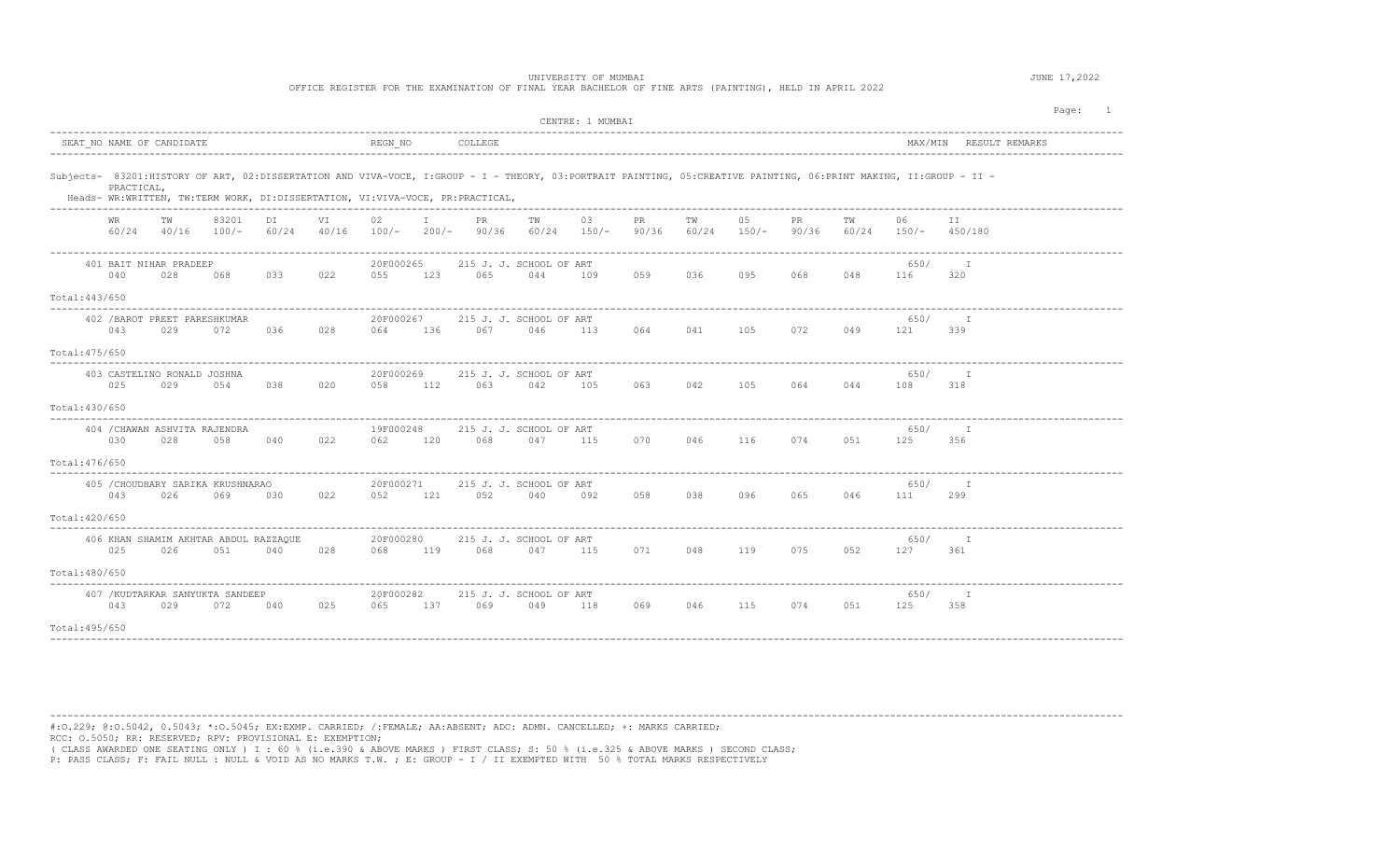OFFICE REGISTER FOR THE EXAMINATION OF FINAL YEAR BACHELOR OF FINE ARTS (PAINTING), HELD IN APRIL 2022

|                                                                                                                                                                                                                                                    |                                     |                  |             |             |                  |                         |             |                                | CENTRE: 1 MUMBAI    |              |             |               |              |             |               |                                                                                                                                                                         | Page: |
|----------------------------------------------------------------------------------------------------------------------------------------------------------------------------------------------------------------------------------------------------|-------------------------------------|------------------|-------------|-------------|------------------|-------------------------|-------------|--------------------------------|---------------------|--------------|-------------|---------------|--------------|-------------|---------------|-------------------------------------------------------------------------------------------------------------------------------------------------------------------------|-------|
| SEAT NO NAME OF CANDIDATE                                                                                                                                                                                                                          |                                     |                  |             |             | REGN NO          |                         | COLLEGE     |                                |                     |              |             |               |              |             | MAX/MIN       | RESULT REMARKS                                                                                                                                                          |       |
| Subjects- 83201:HISTORY OF ART, 02:DISSERTATION AND VIVA-VOCE, I:GROUP - I - THEORY, 03:PORTRAIT PAINTING, 05:CREATIVE PAINTING, 06:PRINT MAKING, II:GROUP - II -<br>Heads- WR:WRITTEN, TW:TERM WORK, DI:DISSERTATION, VI:VIVA-VOCE, PR:PRACTICAL, | PRACTICAL,                          |                  |             |             |                  |                         |             |                                |                     |              |             |               |              |             |               |                                                                                                                                                                         |       |
| WR.                                                                                                                                                                                                                                                | ТW<br>60/24 40/16                   | 83201<br>$100/-$ | DI<br>60/24 | VI<br>40/16 | 02<br>$100/-$    | $\mathbf{I}$<br>$200/-$ | PR<br>90/36 | TW                             | 03<br>$60/24$ 150/- | PR<br>90/36  | ΤW<br>60/24 | 05<br>$150/-$ | PR<br>90/36  | TW<br>60/24 | 06            | ΙI<br>$150/ 450/180$                                                                                                                                                    |       |
| 040                                                                                                                                                                                                                                                | 408 PARKHE SUJYOT SUHAS<br>029      | 069              | 035         | 025         | 20F000284<br>060 | 129                     | 075         | 215 J. J. SCHOOL OF ART<br>052 | 127                 | 068          | 046         | 114           | 073          | 051         | 650/<br>124   | 365                                                                                                                                                                     |       |
| Total: 494/650                                                                                                                                                                                                                                     |                                     |                  |             |             |                  |                         |             |                                |                     |              |             |               |              |             |               |                                                                                                                                                                         |       |
| 034                                                                                                                                                                                                                                                | 409 PHUTANE PARITOSH SANTOSH<br>028 | 062              | 037         | 025         | 20F000285<br>062 | 124                     | 074         | 215 J. J. SCHOOL OF ART<br>051 | 125                 | 068          | 047         | 115           | 073          | 050         | 650/<br>123   | T<br>363                                                                                                                                                                |       |
| Total: 487/650                                                                                                                                                                                                                                     |                                     |                  |             |             |                  |                         |             |                                |                     |              |             |               |              |             |               |                                                                                                                                                                         |       |
| 410 SINGH DINESH<br>037                                                                                                                                                                                                                            | 024                                 | 061              | 035         | 020         | 20F000295<br>055 | 116                     | 067         | 215 J. J. SCHOOL OF ART<br>047 | 114                 | 056          | 037         | 093           | 064          | 045         | 650/<br>109   | 316                                                                                                                                                                     |       |
| Total: 432/650                                                                                                                                                                                                                                     |                                     |                  |             |             |                  |                         |             |                                |                     |              |             |               |              |             |               |                                                                                                                                                                         |       |
| Heads- WR:WRITTEN, TW:TERM WORK, DI:DISSERTATION, VI:VIVA-VOCE, PR:PRACTICAL,                                                                                                                                                                      |                                     |                  |             |             |                  |                         |             |                                |                     |              |             |               |              |             |               | Subjects- 83201:HISTORY OF ART, 02:DISSERTATION AND VIVA-VOCE, I:GROUP - I - THEORY, 03:PORTRAIT PAINTING, 05:CREATIVE PAINTING, 07:DRAWING, II:GROUP - II - PRACTICAL, |       |
| WR<br>60/24                                                                                                                                                                                                                                        | ТW<br>40/16                         | 83201<br>$100/-$ | DI<br>60/24 | VI<br>40/16 | 02<br>$100/-$    | I.<br>$200/-$           | PR<br>90/36 | TW<br>60/24                    | 03<br>$150/-$       | PR.<br>90/36 | TW<br>60/24 | 05<br>$150/-$ | PR.<br>90/36 | TW<br>60/24 | 07<br>$150/-$ | ΙI<br>450/180                                                                                                                                                           |       |
| 025                                                                                                                                                                                                                                                | 411 BAIT SANKET ARUN<br>026         | 051              | 035         | 022         | 20F000266<br>057 | 108                     | 053         | 215 J. J. SCHOOL OF ART<br>042 | 095                 | 062          | 041         | 103           | 066          | 045         | 650/<br>111   | $\mathbb{I}$<br>309                                                                                                                                                     |       |
| Total: 417/650                                                                                                                                                                                                                                     |                                     |                  |             |             |                  |                         |             |                                |                     |              |             |               |              |             |               |                                                                                                                                                                         |       |
|                                                                                                                                                                                                                                                    |                                     |                  |             |             |                  |                         |             |                                |                     |              |             |               |              |             |               |                                                                                                                                                                         |       |
| 025                                                                                                                                                                                                                                                | 412 BHITALE SAMEER RAGHUNATH<br>026 | 051              | 038         | 022         | 19F000246<br>060 | 111                     | 075         | 215 J. J. SCHOOL OF ART<br>052 | 127                 | 072          | 048         | 120           | 056          | 038         | 650/<br>094   | I<br>341                                                                                                                                                                |       |
| Total: 452/650                                                                                                                                                                                                                                     |                                     |                  |             |             |                  |                         |             |                                |                     |              |             |               |              |             |               |                                                                                                                                                                         |       |
|                                                                                                                                                                                                                                                    |                                     |                  |             |             |                  |                         |             |                                |                     |              |             |               |              |             |               |                                                                                                                                                                         |       |

----------------------------------------------------------------------------------------------------------------------------------------------------------------------------------------

#:O.229; @:O.5042, 0.5043; \*:O.5045; EX:EXMP. CARRIED; /:FEMALE; AA:ABSENT; ADC: ADMN. CANCELLED; +: MARKS CARRIED; RCC: O.5050; RR: RESERVED; RPV: PROVISIONAL E: EXEMPTION;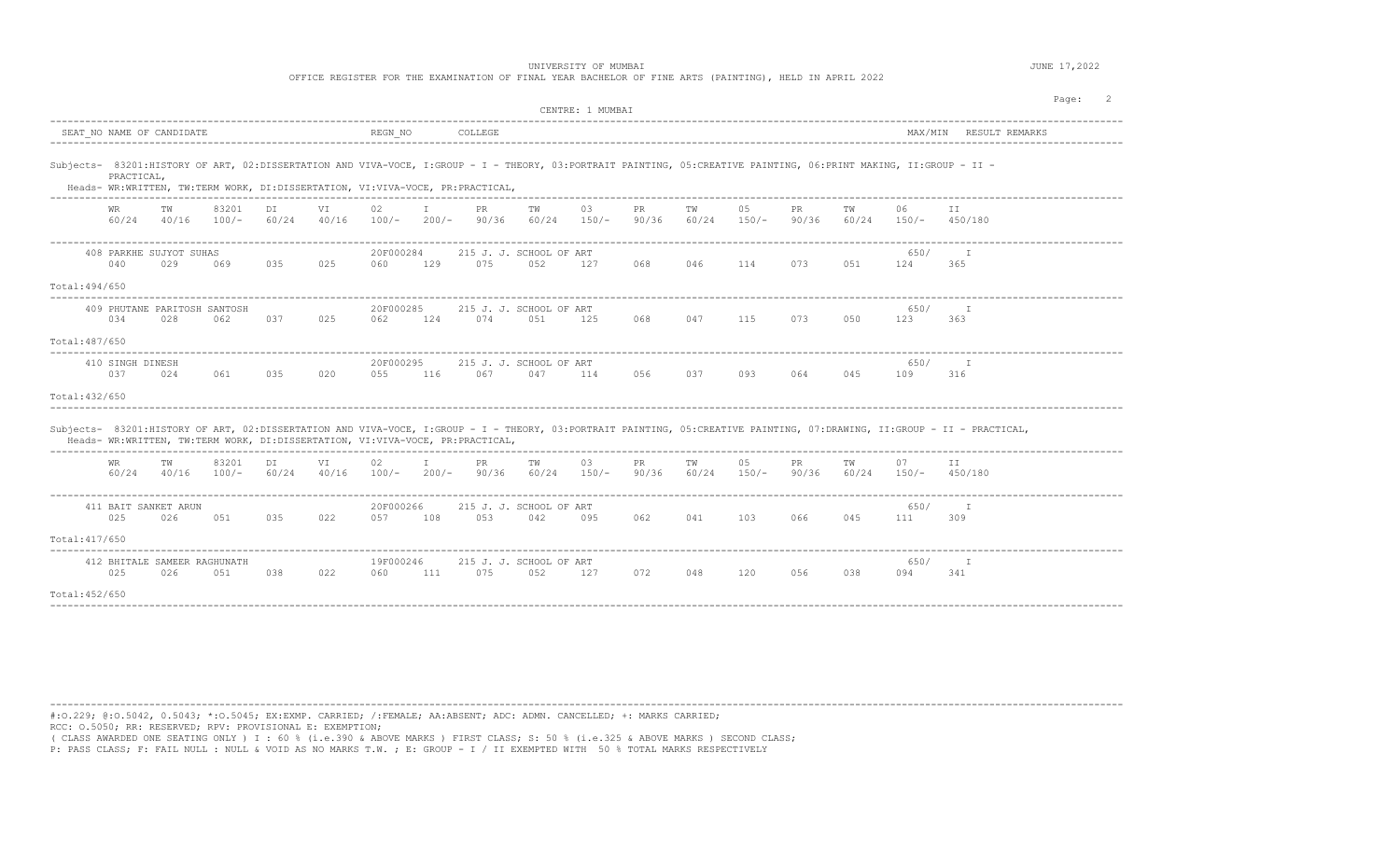OFFICE REGISTER FOR THE EXAMINATION OF FINAL YEAR BACHELOR OF FINE ARTS (PAINTING), HELD IN APRIL 2022

| Page:<br>CENTRE: 1 MUMBAI                                                     |                                              |                                                                                                                                                                         |                                                         |  |  |  |  |  |  |  |  |  |  |
|-------------------------------------------------------------------------------|----------------------------------------------|-------------------------------------------------------------------------------------------------------------------------------------------------------------------------|---------------------------------------------------------|--|--|--|--|--|--|--|--|--|--|
| SEAT NO NAME OF CANDIDATE                                                     | REGN NO                                      | COLLEGE                                                                                                                                                                 | MAX/MIN RESULT REMARKS                                  |  |  |  |  |  |  |  |  |  |  |
| Heads- WR:WRITTEN, TW:TERM WORK, DI:DISSERTATION, VI:VIVA-VOCE, PR:PRACTICAL, |                                              | Subjects- 83201:HISTORY OF ART, 02:DISSERTATION AND VIVA-VOCE, I:GROUP - I - THEORY, 03:PORTRAIT PAINTING, 05:CREATIVE PAINTING, 07:DRAWING, II:GROUP - II - PRACTICAL, |                                                         |  |  |  |  |  |  |  |  |  |  |
| тw<br>83201<br>DI<br>WR.<br>60/24<br>60/24<br>40/16<br>$100/-$                | $\mathbf{I}$<br>VI<br>02<br>40/16<br>$100/-$ | PR<br>TW<br>03<br>05<br>PR.<br>TW<br>$60/24$ 150/-<br>90/36<br>$200/-$ 90/36<br>60/24 150/-                                                                             | PR.<br>TW<br>07<br>ΙI<br>90/36<br>$60/24$ 150/- 450/180 |  |  |  |  |  |  |  |  |  |  |
| 413 BRAMHANKAR SUMIT DEVRAO<br>028<br>022<br>050<br>037<br>Total: 448/650     | 19F000247<br>023<br>110<br>060               | 215 J. J. SCHOOL OF ART<br>076<br>061<br>041<br>102<br>053<br>129                                                                                                       | 650/<br>T<br>064<br>043<br>107<br>338                   |  |  |  |  |  |  |  |  |  |  |
| 414 / CHANDWANI RIYA PREMCHAND<br>039<br>029<br>042<br>068                    | 20F000270<br>025<br>135<br>067               | 215 J. J. SCHOOL OF ART<br>067<br>075<br>125<br>046<br>113<br>050                                                                                                       | 650/<br>T<br>075<br>052<br>127<br>365                   |  |  |  |  |  |  |  |  |  |  |
| Total:500/650                                                                 |                                              |                                                                                                                                                                         |                                                         |  |  |  |  |  |  |  |  |  |  |
| 415 / DESAI SANIKA VISHWAS<br>029<br>026<br>055<br>030                        | 20F000273<br>025<br>110<br>055               | 215 J. J. SCHOOL OF ART<br>067<br>062<br>041<br>103<br>046<br>113                                                                                                       | 650/<br>$\top$<br>065<br>044<br>109<br>325              |  |  |  |  |  |  |  |  |  |  |
| Total: 435/650                                                                |                                              |                                                                                                                                                                         |                                                         |  |  |  |  |  |  |  |  |  |  |
| 416 DUSANE YASH SUNIL<br>012F<br>020E<br>030E<br>032                          | 20F000276<br>022E<br>052<br>084              | 215 J. J. SCHOOL OF ART<br>067E<br>046E<br>113<br>063E<br>041E<br>104                                                                                                   | 650/<br>F<br>045E<br>064E<br>109<br>326                 |  |  |  |  |  |  |  |  |  |  |
| Total:410/650                                                                 |                                              |                                                                                                                                                                         |                                                         |  |  |  |  |  |  |  |  |  |  |
| 417 / GUNJAL VIJAYA BHANUDAS<br>025<br>027<br>052<br>037<br>Total: 462/650    | 20F000277<br>023<br>060<br>112               | 215 J. J. SCHOOL OF ART<br>073<br>050<br>123<br>070<br>048<br>118                                                                                                       | 650/<br>$\top$<br>064<br>045<br>109<br>350              |  |  |  |  |  |  |  |  |  |  |
|                                                                               |                                              |                                                                                                                                                                         |                                                         |  |  |  |  |  |  |  |  |  |  |
| 418 JADHAV BHAVESH VILAS<br>037<br>027<br>064<br>036                          | 20F000279<br>024<br>124<br>060               | 215 J. J. SCHOOL OF ART<br>075<br>051<br>126<br>063<br>042<br>105                                                                                                       | 650/<br>I<br>067<br>046<br>113<br>344                   |  |  |  |  |  |  |  |  |  |  |
| Total: 468/650                                                                |                                              |                                                                                                                                                                         |                                                         |  |  |  |  |  |  |  |  |  |  |
| 419 KOLI SASHANK ISHWAR<br>035<br>020<br>055<br>034                           | 20F000281<br>026<br>115<br>060               | 215 J. J. SCHOOL OF ART<br>068<br>083<br>047<br>115<br>050<br>033                                                                                                       | 650/<br>T<br>055<br>037<br>092<br>290                   |  |  |  |  |  |  |  |  |  |  |
| Total: 405/650                                                                |                                              |                                                                                                                                                                         |                                                         |  |  |  |  |  |  |  |  |  |  |

----------------------------------------------------------------------------------------------------------------------------------------------------------------------------------------

#:O.229; @:O.5042, 0.5043; \*:O.5045; EX:EXMP. CARRIED; /:FEMALE; AA:ABSENT; ADC: ADMN. CANCELLED; +: MARKS CARRIED; RCC: O.5050; RR: RESERVED; RPV: PROVISIONAL E: EXEMPTION;

( CLASS AWARDED ONE SEATING ONLY ) I : 60 % (i.e.390 & ABOVE MARKS ) FIRST CLASS; S: 50 % (i.e.325 & ABOVE MARKS ) SECOND CLASS;

P: PASS CLASS; F: FAIL NULL : NULL & VOID AS NO MARKS T.W. ; E: GROUP - I / II EXEMPTED WITH 50 % TOTAL MARKS RESPECTIVELY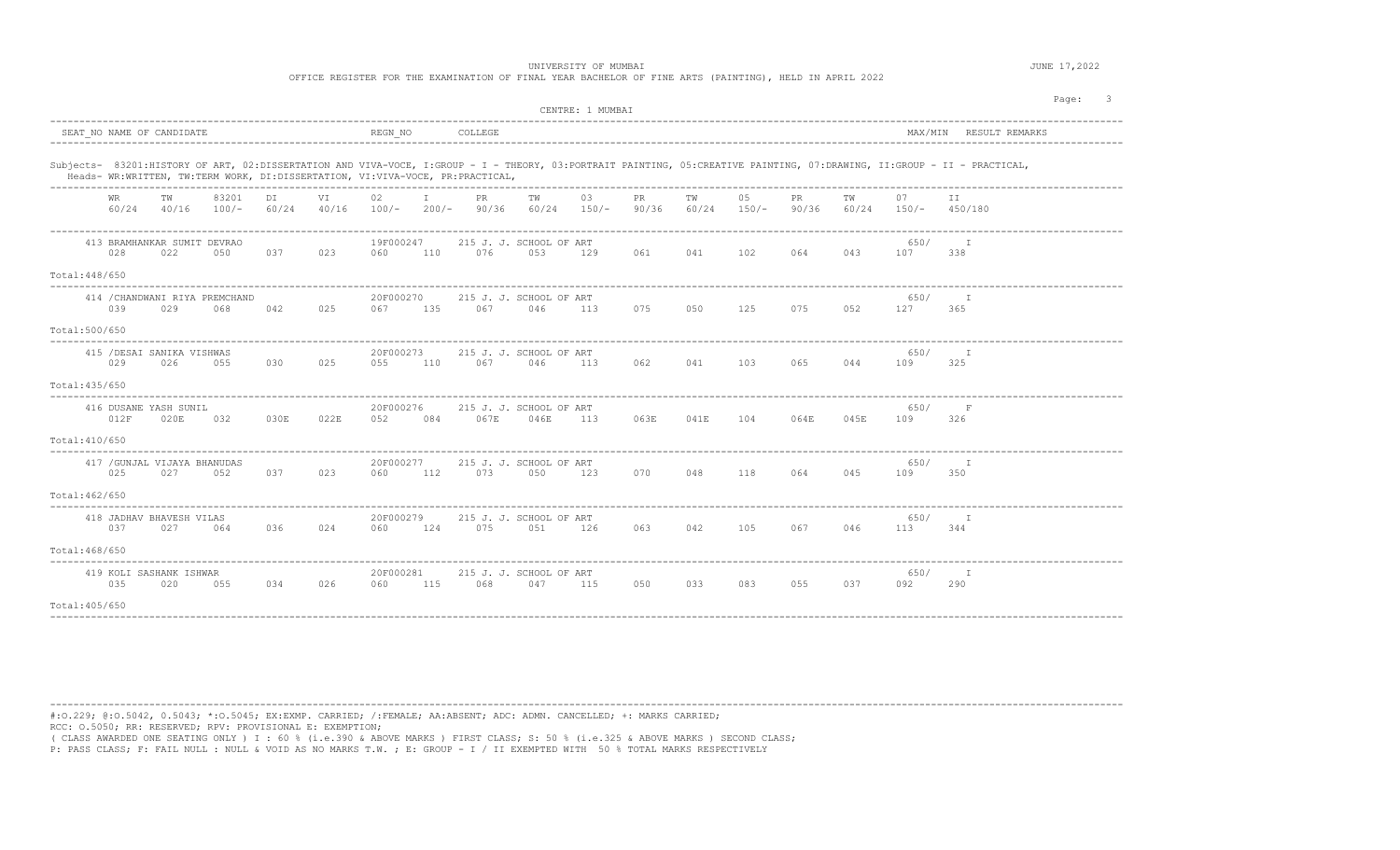UNIVERSITY OF MUMBAI **SECURE 17, 2022** 

OFFICE REGISTER FOR THE EXAMINATION OF FINAL YEAR BACHELOR OF FINE ARTS (PAINTING), HELD IN APRIL 2022

|                    |             |                                    |                                          |             |             |                  |              |                                                                               |     | CENTRE: 1 MUMBAI    |                    |     |                   |              |     |                              |                                                                                                                                                                         | Page: |
|--------------------|-------------|------------------------------------|------------------------------------------|-------------|-------------|------------------|--------------|-------------------------------------------------------------------------------|-----|---------------------|--------------------|-----|-------------------|--------------|-----|------------------------------|-------------------------------------------------------------------------------------------------------------------------------------------------------------------------|-------|
|                    |             | SEAT NO NAME OF CANDIDATE          |                                          |             |             | REGN NO          |              | COLLEGE                                                                       |     |                     |                    |     |                   |              |     |                              | MAX/MIN RESULT REMARKS                                                                                                                                                  |       |
|                    |             |                                    |                                          |             |             |                  |              | Heads- WR:WRITTEN, TW:TERM WORK, DI:DISSERTATION, VI:VIVA-VOCE, PR:PRACTICAL, |     |                     |                    |     |                   |              |     |                              | Subjects- 83201:HISTORY OF ART, 02:DISSERTATION AND VIVA-VOCE, I:GROUP - I - THEORY, 03:PORTRAIT PAINTING, 05:CREATIVE PAINTING, 07:DRAWING, II:GROUP - II - PRACTICAL, |       |
|                    | WR<br>60/24 | TW<br>40/16                        | 83201<br>$100/-$                         | DI<br>60/24 | VI<br>40/16 | 02<br>$100/-$    | $\mathbb{I}$ | PR<br>$200/-$ 90/36                                                           | TW  | 03<br>$60/24$ 150/- | <b>PR</b><br>90/36 | TW  | 05<br>60/24 150/- | PR.<br>90/36 | TW  | 07<br>$60/24$ $150/ 450/180$ | ΙI                                                                                                                                                                      |       |
| Total: 430/650     | 041         | 420 NARKAR AMEY SANJAY<br>020      | 061                                      | 040         | 025         | 20F000283<br>065 | 126          | 215 J. J. SCHOOL OF ART<br>065                                                | 047 | 112                 | 052                | 035 | 087               | 063          | 042 | 650/<br>105                  | 304                                                                                                                                                                     |       |
|                    | 043         | 028                                | 421 PAWAR PURSHOTTAM JAYWANT<br>071      | 041         | 024         | 19F000264<br>065 | 136          | 215 J. J. SCHOOL OF ART<br>074                                                | 051 | 125                 | 070                | 048 | 118               | 068          | 047 | 650/<br>115                  | $\mathbb{I}$<br>358                                                                                                                                                     |       |
| Total: 494/650     |             |                                    |                                          |             |             |                  |              |                                                                               |     |                     |                    |     |                   |              |     |                              |                                                                                                                                                                         |       |
|                    | 028         | 422 RAI PANKAJ JAIRAM<br>022       | 050                                      | 030         | 026         | 19F000266<br>056 | 106          | 215 J. J. SCHOOL OF ART<br>068                                                | 048 | 116                 | 060                | 043 | 103               | 055          | 037 | 650/<br>092                  | $\top$<br>311                                                                                                                                                           |       |
| Total: 417/650     |             |                                    |                                          |             |             |                  |              |                                                                               |     |                     |                    |     |                   |              |     |                              |                                                                                                                                                                         |       |
|                    | 032         | 026                                | 423 SAKAPALE BUDDHABHUSHAN SUDHIR<br>058 | 034         | 026         | 20F000290<br>060 | 118          | 215 J. J. SCHOOL OF ART<br>075                                                | 052 | 127                 | 067                | 046 | 113               | 065          | 044 | 650/<br>109                  | 349                                                                                                                                                                     |       |
| Total:467/650      |             |                                    |                                          |             |             |                  |              |                                                                               |     |                     |                    |     |                   |              |     |                              |                                                                                                                                                                         |       |
| Total:397/650      | 039         | 424 / SHINDE SHRADHA VILAS<br>028  | 067                                      | 030         | 026         | 20F000293<br>056 | 123          | 215 J. J. SCHOOL OF ART<br>053                                                | 042 | 095                 | 053                | 038 | 091               | 053          | 035 | 650/<br>088                  | 274                                                                                                                                                                     |       |
|                    |             |                                    |                                          |             |             |                  |              |                                                                               |     |                     |                    |     |                   |              |     |                              |                                                                                                                                                                         |       |
|                    | 038         | 425 THORAT SANKET SANJAY<br>027    | 065                                      | 034         | 026         | 19F000273<br>060 | 125          | 215 J. J. SCHOOL OF ART<br>075                                                | 051 | 126                 | 066                | 041 | 107               | 053          | 042 | 650/<br>095                  | I<br>328                                                                                                                                                                |       |
| Total: 453/650     |             |                                    |                                          |             |             |                  |              |                                                                               |     |                     |                    |     |                   |              |     |                              |                                                                                                                                                                         |       |
|                    | 032         | 446 KARALE NIKHIL DHANANJAY<br>020 | 052                                      | 033         | 023         | 19F000257<br>056 | 108          | 215 J. J. SCHOOL OF ART<br>046                                                | 044 | 090                 | 055                | 039 | 094               | 055          | 037 | 650/<br>092                  | T<br>276                                                                                                                                                                |       |
| Total:38406.00/650 |             |                                    |                                          |             |             |                  |              |                                                                               |     |                     |                    |     |                   |              |     |                              |                                                                                                                                                                         |       |

----------------------------------------------------------------------------------------------------------------------------------------------------------------------------------------

#:O.229; @:O.5042, 0.5043; \*:O.5045; EX:EXMP. CARRIED; /:FEMALE; AA:ABSENT; ADC: ADMN. CANCELLED; +: MARKS CARRIED; RCC: O.5050; RR: RESERVED; RPV: PROVISIONAL E: EXEMPTION;

( CLASS AWARDED ONE SEATING ONLY ) I : 60 % (i.e.390 & ABOVE MARKS ) FIRST CLASS; S: 50 % (i.e.325 & ABOVE MARKS ) SECOND CLASS;

P: PASS CLASS; F: FAIL NULL : NULL & VOID AS NO MARKS T.W. ; E: GROUP - I / II EXEMPTED WITH 50 % TOTAL MARKS RESPECTIVELY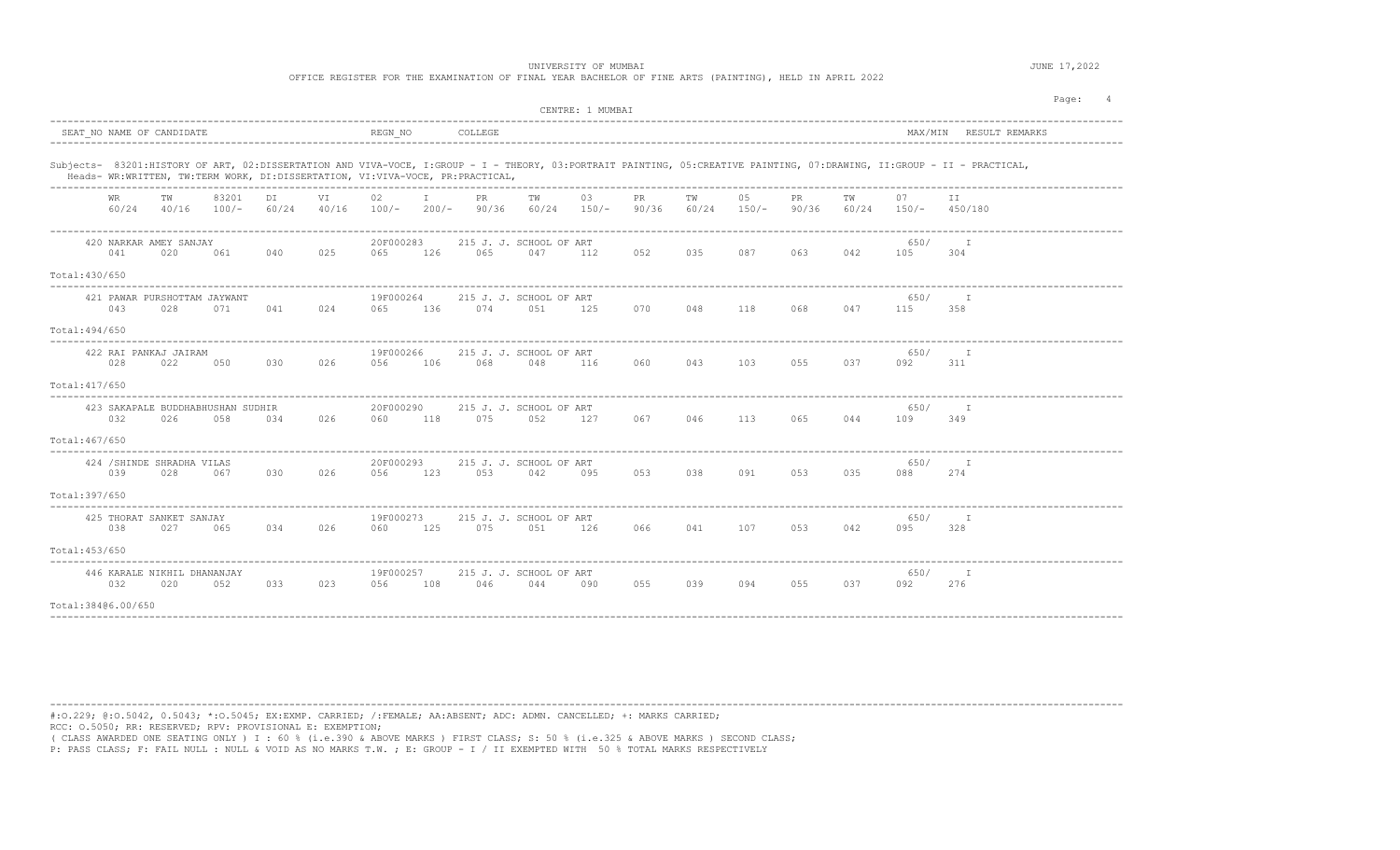UNIVERSITY OF MUMBAI **DECISION CONTRACT CONTRACT CONTRACT CONTRACT CONTRACT OF MUMBAI** 

OFFICE REGISTER FOR THE EXAMINATION OF FINAL YEAR BACHELOR OF FINE ARTS (PAINTING), HELD IN APRIL 2022

|                | CENTRE: 1 MUMBAT   |                                    |                                        |              |           |                  |                  |                                                                               |     |     |              |             |                |                    |             |                      | Page:                                                                                                                                                                     |  |
|----------------|--------------------|------------------------------------|----------------------------------------|--------------|-----------|------------------|------------------|-------------------------------------------------------------------------------|-----|-----|--------------|-------------|----------------|--------------------|-------------|----------------------|---------------------------------------------------------------------------------------------------------------------------------------------------------------------------|--|
|                |                    | SEAT NO NAME OF CANDIDATE          |                                        |              |           | REGN NO          | ---------------- | COLLEGE                                                                       |     |     |              |             |                |                    |             | MAX/MIN              | RESULT REMARKS                                                                                                                                                            |  |
|                |                    |                                    |                                        |              |           |                  |                  | Heads- WR:WRITTEN, TW:TERM WORK, DI:DISSERTATION, VI:VIVA-VOCE, PR:PRACTICAL, |     |     |              |             |                |                    |             |                      | Subjects- 83201:HISTORY OF ART, 02:DISSERTATION AND VIVA-VOCE, I:GROUP - I - THEORY, 04:MURAL PAINTING, 05:CREATIVE PAINTING, 06:PRINT MAKING, II:GROUP - II - PRACTICAL, |  |
|                | <b>WR</b><br>60/24 | TW<br>40/16                        | 83201<br>$100/-$                       | DT.<br>60/24 | <b>VT</b> | 02               | $\top$           | PR<br>$40/16$ $100/ 200/ 90/36$ $60/24$ $150/-$                               | TW  | 04  | PR.<br>90/36 | TW<br>60/24 | 0.5<br>$150/-$ | <b>PR</b><br>90/36 | TW<br>60/24 | 06<br>$150/ 450/180$ | TT.                                                                                                                                                                       |  |
|                | 024                | 426 / PANCHAL AYUSHI ANIL<br>030   | 054                                    | 030          | 025       | 19F000262<br>055 | 109              | 215 J. J. SCHOOL OF ART<br>062                                                | 040 | 102 | 052          | 038         | 090            | 066                | 048         | 650/<br>114          | $-$ T<br>306                                                                                                                                                              |  |
| Total: 415/650 |                    |                                    |                                        |              |           |                  |                  |                                                                               |     |     |              |             |                |                    |             |                      |                                                                                                                                                                           |  |
|                | 035                | 427 / PIRIIANU SIDDHI SORIN<br>028 | 063                                    | 0.3.3        | 025       | 20F000286<br>058 | 121              | 215 J. J. SCHOOL OF ART<br>071                                                | 046 | 117 | 063          | 045         | 108            | 071                | 050         | 650/<br>121          | 346                                                                                                                                                                       |  |
| Total: 467/650 |                    |                                    |                                        |              |           |                  |                  |                                                                               |     |     |              |             |                |                    |             |                      |                                                                                                                                                                           |  |
|                | 024                | 025                                | 428 SHIVKAR PRASHANT GHANASHYAM<br>049 | 031          | 025       | 20F000294<br>056 | 105              | 215 J. J. SCHOOL OF ART<br>065                                                | 043 | 108 | 066          | 043         | 109            | 067                | 046         | 650/<br>113          | 330                                                                                                                                                                       |  |
| Total: 435/650 |                    |                                    |                                        |              |           |                  |                  |                                                                               |     |     |              |             |                |                    |             |                      |                                                                                                                                                                           |  |
|                | 046                | 429 / DIGHE PRANALI KETAN<br>029   | 075                                    | 040          | 025       | 20F000275<br>065 | 140              | 215 J. J. SCHOOL OF ART<br>070                                                | 046 | 116 | 070          | 047         | 117            | 073                | 0.51        | 650/<br>124          | 357                                                                                                                                                                       |  |
| Total: 497/650 |                    |                                    |                                        |              |           |                  |                  |                                                                               |     |     |              |             |                |                    |             |                      |                                                                                                                                                                           |  |
|                | 034                | 432 / SHAH PALAK JITENDRA<br>029   | 063                                    | 0.3.3        | 025       | 20F000292<br>058 | 121              | 215 J. J. SCHOOL OF ART<br>068                                                | 044 | 112 | 061          | 040         | 101            | 073                | 050         | 650/<br>123          | - т<br>336                                                                                                                                                                |  |
| Total: 457/650 |                    |                                    |                                        |              |           |                  |                  |                                                                               |     |     |              |             |                |                    |             |                      |                                                                                                                                                                           |  |

----------------------------------------------------------------------------------------------------------------------------------------------------------------------------------------

#:O.229; @:O.5042, 0.5043; \*:O.5045; EX:EXMP. CARRIED; /:FEMALE; AA:ABSENT; ADC: ADMN. CANCELLED; +: MARKS CARRIED; RCC: O.5050; RR: RESERVED; RPV: PROVISIONAL E: EXEMPTION;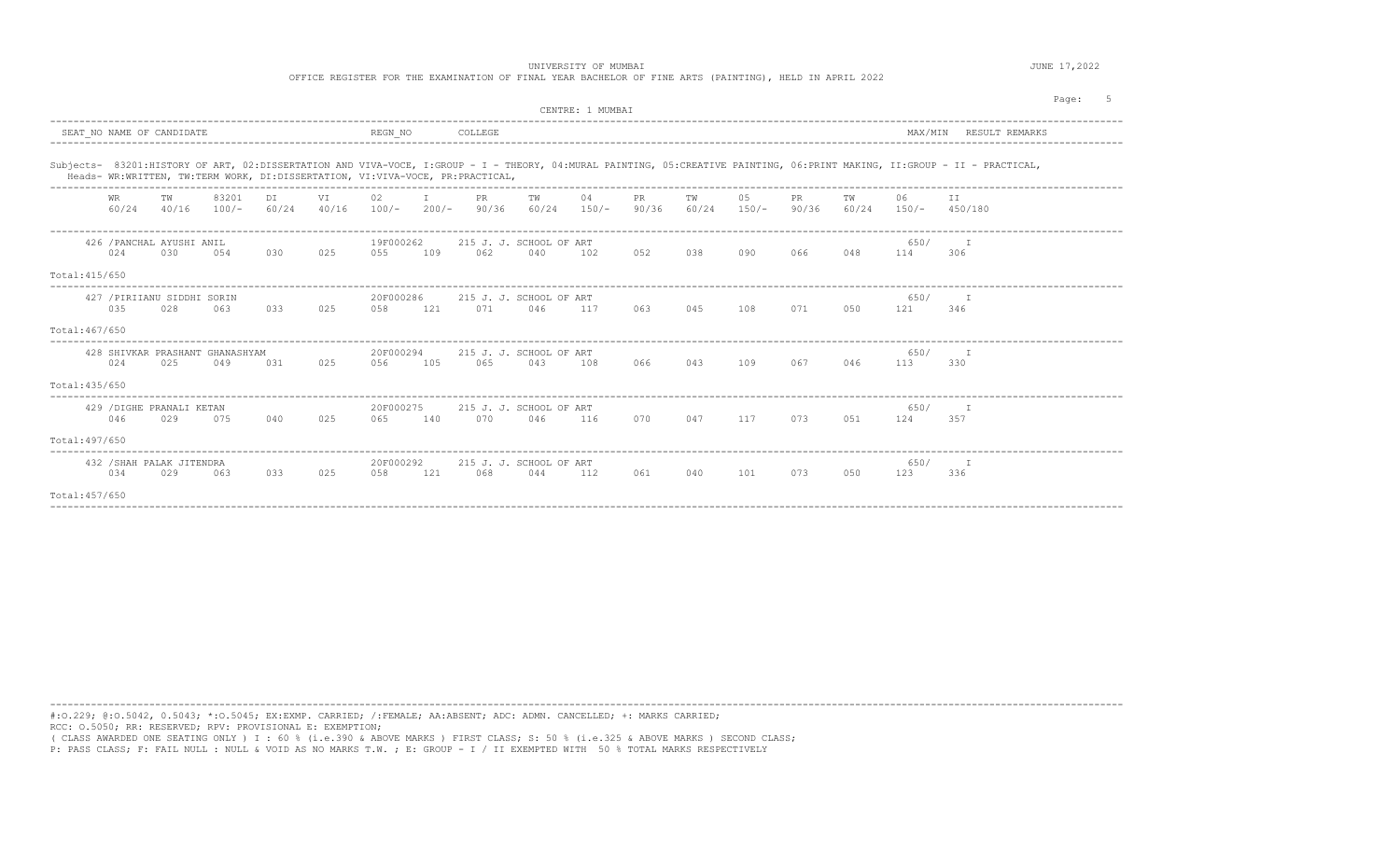OFFICE REGISTER FOR THE EXAMINATION OF FINAL YEAR BACHELOR OF FINE ARTS (PAINTING), HELD IN APRIL 2022

|                | CENTRE: 1 MUMBAT                   |             |       |                                                  |             |                                                                               |         |                                           |     |                             |              |              |               |             |     | Page:                        |                                                                                                                                                                      |     |  |
|----------------|------------------------------------|-------------|-------|--------------------------------------------------|-------------|-------------------------------------------------------------------------------|---------|-------------------------------------------|-----|-----------------------------|--------------|--------------|---------------|-------------|-----|------------------------------|----------------------------------------------------------------------------------------------------------------------------------------------------------------------|-----|--|
|                | SEAT NO NAME OF CANDIDATE          |             |       |                                                  |             | REGN NO                                                                       |         | COLLEGE                                   |     |                             |              |              |               |             |     | MAX/MIN                      | RESULT REMARKS                                                                                                                                                       |     |  |
|                |                                    |             |       |                                                  |             | Heads- WR:WRITTEN, TW:TERM WORK, DI:DISSERTATION, VI:VIVA-VOCE, PR:PRACTICAL, |         |                                           |     |                             |              |              |               |             |     |                              | Subjects- 83201:HISTORY OF ART, 02:DISSERTATION AND VIVA-VOCE, I:GROUP - I - THEORY, 04:MURAL PAINTING, 05:CREATIVE PAINTING, 07:DRAWING, II:GROUP - II - PRACTICAL, |     |  |
|                | WR<br>60/24                        | тw<br>40/16 | 83201 | DI<br>$100/- 60/24$                              | VI<br>40/16 | 02<br>$100/-$                                                                 | $200/-$ | PR<br>90/36                               | TW  | 04<br>$60/24$ $150/-$ 90/36 | PR.          | TW<br>60/24  | 05<br>$150/-$ | PR<br>90/36 | TW  | 07<br>$60/24$ $150/ 450/180$ | T T                                                                                                                                                                  |     |  |
| Total:         | 430 RAUT ANIKET ASHOK<br>A<br>/650 |             | 000   | $\mathbb A$                                      | $\mathbb A$ | 20F000288<br>000                                                              | 000     | 215 J. J. SCHOOL OF ART<br>$\overline{A}$ | A   | 0.00                        | $\mathbb{A}$ | $\mathbb{A}$ | 000           |             | A   | 650/<br>000                  | 000F                                                                                                                                                                 | ABS |  |
| Total: 403/650 | 025                                | 026         | 0.51  | 431 / SALUNKHE BHIVARASINGH NARENDRASINGH<br>036 | 025         | 20F000291<br>061                                                              | 112     | 215 J. J. SCHOOL OF ART<br>066            | 044 | 110                         | 0.53         | 038          | 091           | 0.54        | 036 | 650/<br>090                  | 291                                                                                                                                                                  |     |  |
| Total: 471/650 | 445 DURGAWALI NILESH VILAS<br>033  | 028         | 061   | 0.32                                             | 026         | 19F000254<br>058                                                              | 119     | 215 J. J. SCHOOL OF ART<br>073            | 047 | 120                         | 072          | 048          | 120           | 066         | 046 | 650/<br>112                  | 352                                                                                                                                                                  |     |  |

----------------------------------------------------------------------------------------------------------------------------------------------------------------------------------------

----------------------------------------------------------------------------------------------------------------------------------------------------------------------------------------

#:O.229; @:O.5042, 0.5043; \*:O.5045; EX:EXMP. CARRIED; /:FEMALE; AA:ABSENT; ADC: ADMN. CANCELLED; +: MARKS CARRIED; RCC: O.5050; RR: RESERVED; RPV: PROVISIONAL E: EXEMPTION;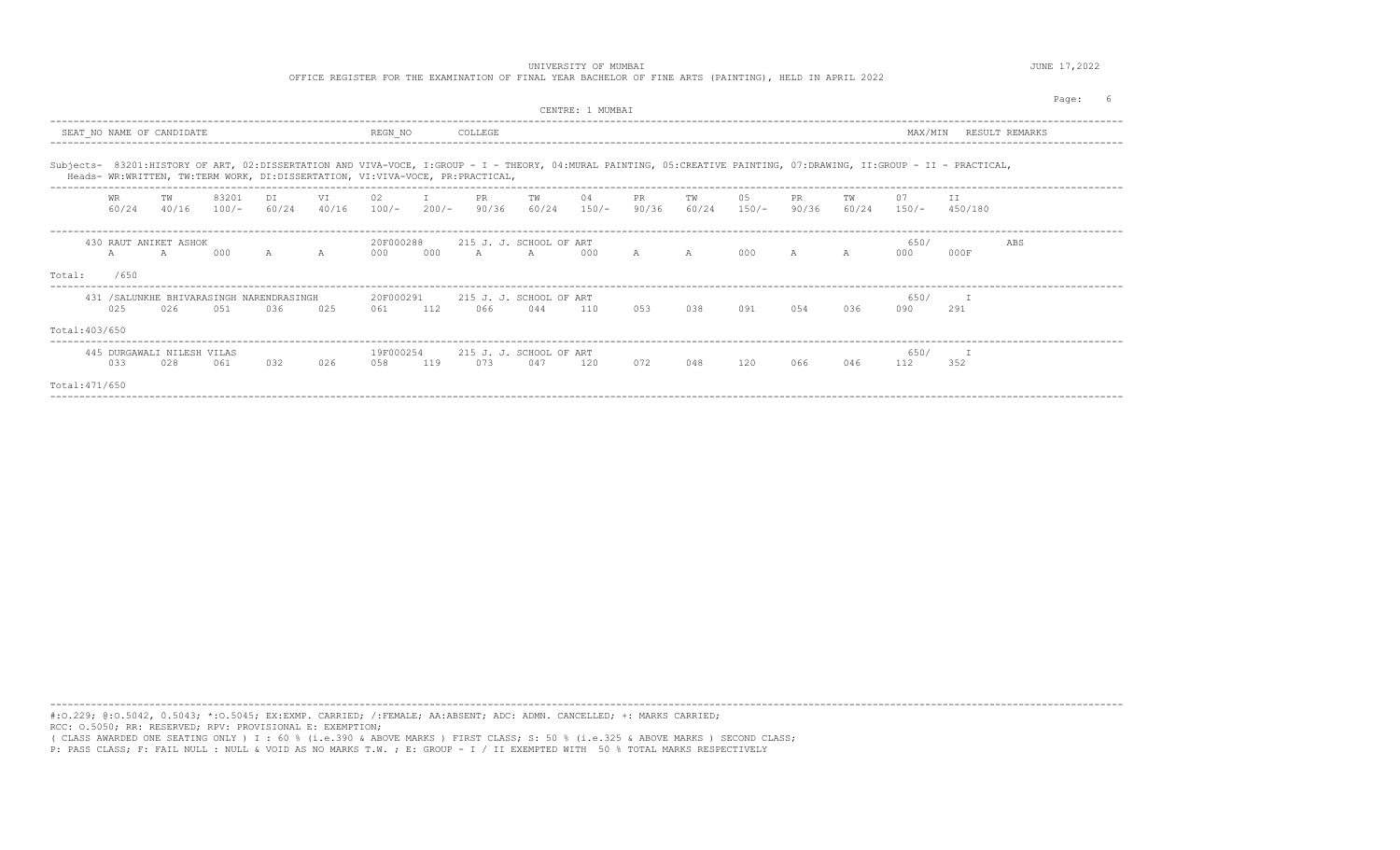UNIVERSITY OF MUMBAI **Alternative Contract Contract Contract Contract Contract Contract Contract Contract Contract Contract Contract Contract Contract Contract Contract Contract Contract Contract Contract Contract Contract** 

OFFICE REGISTER FOR THE EXAMINATION OF FINAL YEAR BACHELOR OF FINE ARTS (PAINTING), HELD IN APRIL 2022

|                | CENTRE: 19 DEVRUKH |                                           |                  |             |       |                      |              |                                                                                                                                                                                                                                                    |     |     |     |     |         |             |     | Page: 7                      |                        |  |
|----------------|--------------------|-------------------------------------------|------------------|-------------|-------|----------------------|--------------|----------------------------------------------------------------------------------------------------------------------------------------------------------------------------------------------------------------------------------------------------|-----|-----|-----|-----|---------|-------------|-----|------------------------------|------------------------|--|
|                |                    | SEAT NO NAME OF CANDIDATE                 |                  |             |       | $REGN_NO$            |              | COLLEGE                                                                                                                                                                                                                                            |     |     |     |     |         |             |     |                              | MAX/MIN RESULT REMARKS |  |
|                | PRACTICAL,         |                                           |                  |             |       |                      |              | Subjects- 83201:HISTORY OF ART, 02:DISSERTATION AND VIVA-VOCE, I:GROUP - I - THEORY, 03:PORTRAIT PAINTING, 05:CREATIVE PAINTING, 06:PRINT MAKING, II:GROUP - II -<br>Heads- WR:WRITTEN, TW:TERM WORK, DI:DISSERTATION, VI:VIVA-VOCE, PR:PRACTICAL, |     |     |     |     |         |             |     |                              |                        |  |
|                | WR                 | ТW<br>60/24 40/16                         | 83201<br>$100/-$ | DI<br>60/24 | 40/16 | 02                   | $\mathbb{I}$ | PR.<br>$100/-$ 200/- 90/36 60/24 150/- 90/36 60/24 150/-                                                                                                                                                                                           | TW  | 03  | PR  | TW  | 05      | PR<br>90/36 | ΤW  | 06<br>$60/24$ $150/ 450/180$ | ΙI                     |  |
| Total:361/650  | 033                | 433 BARE SAGAR PRAKASH<br>024             | 057              | 030         | 020   | 20F000296<br>050     | 107          | 965 DECAD-DEVRUKH RATNAG<br>046                                                                                                                                                                                                                    | 035 | 081 | 045 | 026 | 071     | 058         | 044 | 650/<br>102                  | S<br>254               |  |
| Total:372/650  | 031                | 434 / HARDIKAR SHRUTI DATTABHUSHAN<br>024 | 055              | 032         | 021   | 20F000298<br>053     | 108          | 965 DECAD-DEVRUKH RATNAG<br>049                                                                                                                                                                                                                    | 037 | 086 | 047 | 032 | 079     | 059         | 040 | 650/<br>099                  | S<br>264               |  |
| Total: 362/650 | 029                | 435 KALAMBATE DHANANJAY GAJANAN<br>024    | 053              | 032         | 020   | 20F000299<br>052     | 105          | 965 DECAD-DEVRUKH RATNAG<br>047                                                                                                                                                                                                                    | 035 | 082 | 044 | 031 | 075     | 055         | 045 | 650/<br>100                  | S<br>257               |  |
| Total: 421/650 | 034                | 436 KOTHAWALE VISHAL BHARAT<br>026        | 060              | 033 022     |       | 20F000300<br>055 115 |              | 965 DECAD-DEVRUKH RATNAG<br>058                                                                                                                                                                                                                    | 043 | 101 | 058 | 042 | 100 058 |             | 047 | 650/<br>105                  | - I<br>306             |  |
| Total: 402/650 | 027                | 437 PARAB SUSHIL VIJAY<br>026             | 053              | 035         | 022   | 20F000304<br>057     | 110          | 965 DECAD-DEVRUKH RATNAG<br>060                                                                                                                                                                                                                    | 041 | 101 | 045 | 036 | 081     | 065         | 045 | 650/<br>110                  | $\mathbb{I}$<br>292    |  |
| Total:370/650  | 024                | 438 TAMBE SAHIL SANJAY<br>021             | 045              | 032         | 021   | 20F000307<br>053     | 098          | 965 DECAD-DEVRUKH RATNAG<br>052                                                                                                                                                                                                                    | 043 | 095 | 047 | 032 | 079     | 056         | 042 | 650/<br>098                  | S<br>272               |  |
| Total: 380/650 | 046                | 439 WALKE NIKHIL UMAKANT<br>023           | 069              | 032         | 022   | 20F000308<br>054     | 123          | 965 DECAD-DEVRUKH RATNAG<br>046                                                                                                                                                                                                                    | 037 | 083 | 046 | 033 | 079     | 050         | 045 | 650/<br>095                  | S<br>257               |  |

----------------------------------------------------------------------------------------------------------------------------------------------------------------------------------------

#:O.229; @:O.5042, 0.5043; \*:O.5045; EX:EXMP. CARRIED; /:FEMALE; AA:ABSENT; ADC: ADMN. CANCELLED; +: MARKS CARRIED; RCC: O.5050; RR: RESERVED; RPV: PROVISIONAL E: EXEMPTION;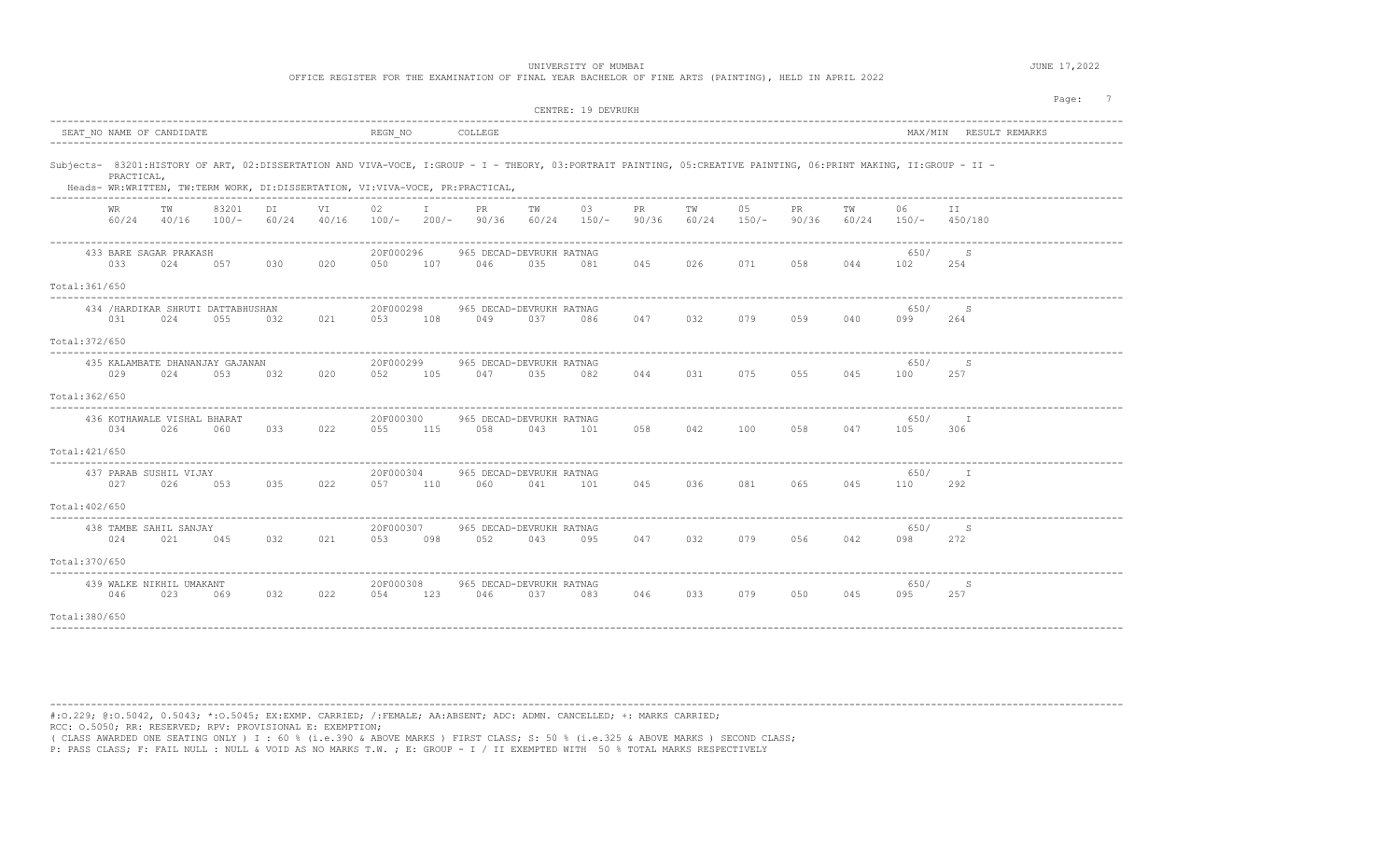OFFICE REGISTER FOR THE EXAMINATION OF FINAL YEAR BACHELOR OF FINE ARTS (PAINTING), HELD IN APRIL 2022

|                |              |                                  |                                             |     |                                       |                  |                     |                                                                                                                                                                                                                                                    |     |                    |     |             |               |                    |                                 |                              |                                                                                                                                                                           | Page: |
|----------------|--------------|----------------------------------|---------------------------------------------|-----|---------------------------------------|------------------|---------------------|----------------------------------------------------------------------------------------------------------------------------------------------------------------------------------------------------------------------------------------------------|-----|--------------------|-----|-------------|---------------|--------------------|---------------------------------|------------------------------|---------------------------------------------------------------------------------------------------------------------------------------------------------------------------|-------|
|                |              |                                  |                                             |     |                                       |                  |                     |                                                                                                                                                                                                                                                    |     | CENTRE: 19 DEVRUKH |     |             |               |                    |                                 |                              |                                                                                                                                                                           |       |
|                |              | SEAT NO NAME OF CANDIDATE        |                                             |     |                                       | REGN NO          |                     | COLLEGE                                                                                                                                                                                                                                            |     |                    |     |             |               |                    |                                 |                              | MAX/MIN RESULT REMARKS                                                                                                                                                    |       |
|                | PRACTICAL,   |                                  |                                             |     |                                       |                  |                     | - Subjects- 83201:HISTORY OF ART, 02:DISSERTATION AND VIVA-VOCE, I:GROUP - I - THEORY, 03:PORTRAIT PAINTING, 05:CREATIVE PAINTING, 06:PRINT MAKING, II:GROUP - II<br>Heads- WR:WRITTEN, TW:TERM WORK, DI:DISSERTATION, VI:VIVA-VOCE, PR:PRACTICAL, |     |                    |     |             |               |                    |                                 |                              |                                                                                                                                                                           |       |
|                | WR           | TW<br>$60/24$ $40/16$ $100/-$    | 83201                                       | DI  | <b>VT</b>                             | 02               | I.                  | <b>PR</b><br>60/24 40/16 100/- 200/- 90/36 60/24 150/- 90/36 60/24 150/-                                                                                                                                                                           | TW  | 03                 | PR  | TW          | 05            | <b>PR</b><br>90/36 | TW                              | 06<br>$60/24$ $150/ 450/180$ | T T                                                                                                                                                                       |       |
| Total: 348/650 | 026          | 440 YADAV PRATIK ASHOK<br>025    | 051                                         | 030 | 020                                   | 20F000309<br>050 | 101                 | 965 DECAD-DEVRUKH RATNAG<br>045                                                                                                                                                                                                                    | 034 | 079                | 046 | 029         | 075           | 050                | 043                             | 650/<br>093                  | S.<br>247                                                                                                                                                                 |       |
|                |              |                                  |                                             |     |                                       |                  |                     | Heads- WR:WRITTEN, TW:TERM WORK, DI:DISSERTATION, VI:VIVA-VOCE, PR:PRACTICAL,                                                                                                                                                                      |     |                    |     |             |               |                    |                                 |                              | Subjects- 83201:HISTORY OF ART, 02:DISSERTATION AND VIVA-VOCE, I:GROUP - I - THEORY, 04:MURAL PAINTING, 05:CREATIVE PAINTING, 06:PRINT MAKING, II:GROUP - II - PRACTICAL, |       |
|                | WR.<br>60/24 | TW<br>$40/16$ $100/-$            | 83201                                       | DI  | VI                                    | 02               | T.                  | PR.<br>$60/24$ $40/16$ $100/ 200/ 90/36$ $60/24$ $150/ 90/36$                                                                                                                                                                                      | TW  | 04                 | PR  | TW<br>60/24 | 05<br>$150/-$ | PR.                | TW<br>90/36 60/24 150/- 450/180 | 06                           | TT.                                                                                                                                                                       |       |
|                | 032          | 029                              | 441 /MANJAREKAR PURVA PRAFULLA<br>061       | 033 | 023                                   | 20F000301<br>056 | 117                 | 965 DECAD-DEVRUKH RATNAG<br>058                                                                                                                                                                                                                    | 048 | 106                | 046 | 039         | 085           | 058                | 050                             | 650/<br>108                  | T<br>299                                                                                                                                                                  |       |
| Total:416/650  |              |                                  |                                             |     |                                       |                  |                     |                                                                                                                                                                                                                                                    |     |                    |     |             |               |                    |                                 |                              |                                                                                                                                                                           |       |
|                | 025          | 025                              | 442 / MONDKAR BHAGYASHRI CHANDRAKANT<br>050 | 035 | 025                                   | 20F000302<br>060 | 110                 | 965 DECAD-DEVRUKH RATNAG<br>060                                                                                                                                                                                                                    | 042 | 102                | 058 | 042         | 100           | 058                | 045                             | 650/<br>103                  | $-$ T<br>305                                                                                                                                                              |       |
| Total: 415/650 |              |                                  |                                             |     |                                       |                  |                     |                                                                                                                                                                                                                                                    |     |                    |     |             |               |                    |                                 |                              |                                                                                                                                                                           |       |
| Total:431/650  | 043          | 443 SAWANT GOVIND ATMARAM<br>029 | 072                                         | 034 | ______________________________<br>023 | 20F000306<br>057 | ------------<br>129 | 965 DECAD-DEVRUKH RATNAG<br>0.57                                                                                                                                                                                                                   | 048 | 105                | 057 | 036         | 093           | 057                | 047                             | 650/<br>104                  | - I<br>302                                                                                                                                                                |       |
|                |              |                                  |                                             |     |                                       |                  |                     |                                                                                                                                                                                                                                                    |     |                    |     |             |               |                    |                                 |                              |                                                                                                                                                                           |       |

----------------------------------------------------------------------------------------------------------------------------------------------------------------------------------------

#:O.229; @:O.5042, 0.5043; \*:O.5045; EX:EXMP. CARRIED; /:FEMALE; AA:ABSENT; ADC: ADMN. CANCELLED; +: MARKS CARRIED; RCC: O.5050; RR: RESERVED; RPV: PROVISIONAL E: EXEMPTION;